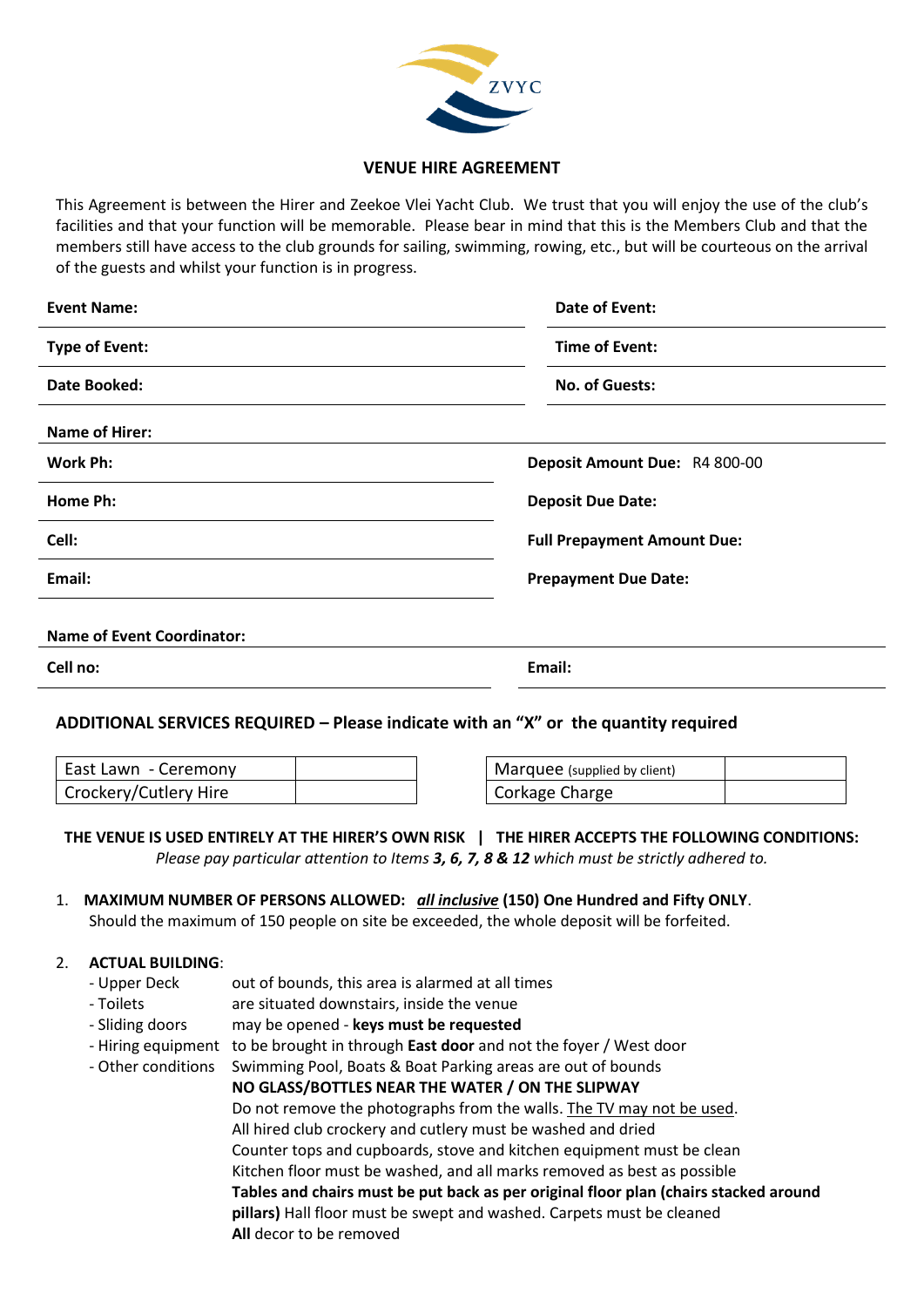No pins, staples may be used to hang décor. No marks may be left on the walls No club property may be taken outside Any refuse outside, i.e. papers, cans, cigarette butts, etc. must be picked up **We do not hire the club's venue out for 21st Birthday Parties. Please bear in mind the Water Restrictions and use the water sparingly**

# 3. **ACCESS TIMES**:

From 08h00 on the day of the function, until **08h00 the following day**.

**Setting up -** By arrangement ONLY with the Club Manager, it may be possible to set up on the day prior to the function, however if the venue is available, and prior arrangement has been organised, the venue is **ONLY FROM available at 15h30.**

Guests must vacate the premises by 01h00 on the night of the function

The hall, kitchen and ablution facilities must be left clean and tidy. All catering, cleaning and décor plus staff must vacate the premises by 08h00 the following day. **Sign\_\_\_\_\_\_\_\_\_\_\_\_\_\_\_\_\_\_\_\_\_\_** 

# 4. **KITCHEN:**

Full use of stove, cold room, chest freezer, urn, bain-marie **excluding** the microwave is permitted. *Do not turn the gas off at any time and please do not adjust the levers.* Please **do not move/turn** the bain-marie and ensure that there is **sufficient water** in it at all times. **NO FAT/GREASE TO GO DOWN THE KITCHEN SINK. Sign\_\_\_\_\_\_\_\_\_\_\_\_\_\_\_\_\_\_\_\_\_\_\_\_\_\_\_\_\_\_\_** Sign\_

# 5. **BAR:**

It is possible to supply your own drinks although **not for sale**, as this is in conflict with the club's liquor licence. For supplying your own drinks - **Only Beer, Cider & Wine** - we charge corkage per table (see the rates sheet).

# 6. **VEHICLES:**

**No cars** are allowed to remain parked on the premises. Parking is in Governors Walk (the club's driveway). You may however:

- deliver goods after which the vehicle must be parked outside the inner gate
- the elderly or infirm may be dropped off after which the vehicle must be parked outside the gate
- in the case of a wedding the bridal car may be brought in for a short period & then parked in Governors Walk.

#### 7. **PARKING**:

There is parking in Governors Walk and on Peninsula Road (behind the club house).

**NB!! NO PARKING INSIDE THE CLUB HOUSE GROUNDS ON THE CEMENT SLIPWAY, GRASS OR NEAR THE BOAT YARD.**

NO PARKING in front of any gates or in areas reserved for **Flag Officers** as marked on the Vibracrete walls in Governors Walk. This is to ensure the club's members have access to their boats.

Please park **at diagonals** in Governors Walk – this accommodates more vehicles.

#### **PLEASE INFORM YOUR GUESTS OF THIS**.

**Sign\_\_\_\_\_\_\_\_\_\_\_\_\_\_**

# 8. **MUSIC:**

Music must stop at **midnight (24h00)**. There is an automatic penalty for breach of this condition, and Zeekoe Vlei Yacht Club reserves the right to increase this its sole discretion, in the event of complaints being received from residents due to breach of this condition!

# 9. **DINING & DANCING:**

ALL dining and dancing to take place **INSIDE** the clubhouse.

#### 10. **KEYS & LOCKING UP:**

A deposit is applicable (included in the refundable deposit) on the keys. The locking up procedure must be strictly adhered to. The burglar alarm must be set and ensure all the doors are locked. The keys must be returned to the office by 09h00 the following day. If not returned as per agreement an additional daily fee will be charged until they are returned.

#### 11. **FIRE EXTINGUISHERS:**

Fire extinguishers are to be used ONLY in an emergency.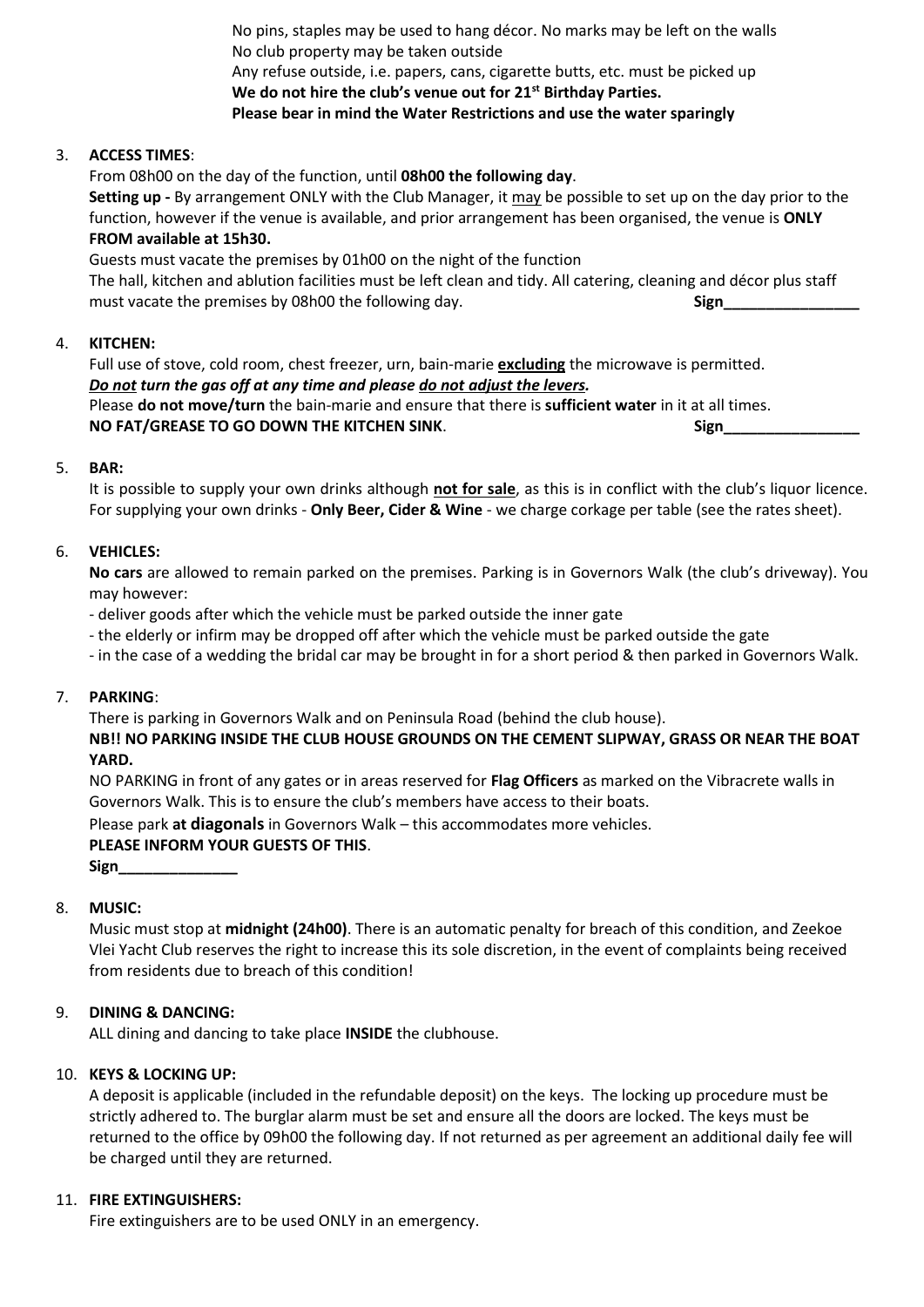# 12. **SMOKING:**

The whole clubhouse is zoned a NO SMOKING area. Smoking is only permitted outside. Sandboxes are provided.

# 13. **CLEANING:**

**All traces of the function must have been cleared by 08h00 the following** day**.** 

- N.B. PLEASE PROVIDE YOUR OWN BLACK BAGS, dishwashing liquid, tea-towels, vacuum cleaner and all other cleaning equipment.
- Full refuse bags must be placed in the wheelie bins outside the kitchen door
- ALL cigarette butts/stompies must be picked up.

# **N.B. WEDDINGS: ONLY flowers/flower petals to be used. NO balloons, NO man-made, non-biodegradable decorations. NO fire crackers will be tolerated.**

Failure to comply with any of these cleaning arrangements will result in a deduction from the refundable deposit.

**Sign\_\_\_\_\_\_\_\_\_\_\_\_\_\_**

# 14. **EQUIPMENT**:

15x 10-seater round tables + 2x trestle tables

There is seating (plastic chairs) for **150 people ONLY**.

Place settings for a basic meal for 150 people, i.e. dinner plates, side plates, dessert bowls, cups, saucers, knives, forks and spoons are available for hire. Breakages and losses will be deducted from the deposit. Table cloths, glasses, catering utensils and any other items MUST BE HIRED PRIVATELY.

# 15. **SECURITY:**

The Club does not provide security for the cars parked for use by the Hirer and cannot be held responsible for any damage to vehicles or theft of vehicles.

#### 16. **GROUNDS**

- 16.2 **EAST LAWN – no marquee:** If you are hiring the Club and you wish to use the East Lawn for the Ceremony there will be additional charge. This is for a small gazebo only, not a marquee.
- 16.3 **EAST LAWN – marquee:** Should you wish to include the East Lawn with a hired marquee, there will be an additional charge.

**Please note that the West Lawn is for members ONLY (the braai/pool area).**

#### 17. **HIGH & LOW SEASON:**

High Season is from 1 Sept - 30 Apr Low Season is from 1 May - 31 Aug **PLEASE NOTE THAT TARIFFS ARE SUBJECT TO CHANGE WITHOUT PRIOR NOTICE AND ARE APPLICABLE IRRESPECTIVE OF WHEN THE BOOKING IS/WAS MADE.**

# **BOOKING, DEPOSIT & CANCELLATION POLICY**

# 1. **THE DEPOSIT IS PAYABLE WITHIN TWO WEEKS OF THE RESERVATION BEING MADE**.

Failing this, the reservation will not be held for the hirer.

- 2. **FULL PRE-PAYMENT FROM HIRER IS DUE ONE MONTH PRIOR TO THE DATE OF THE FUNCTION**
- 3. **Cancellation more than 3 months prior to the function – an administration fee of 10% of the venue hire fee will be charged**.

# **Cancellation 3 months or less prior to the function - no refund on the deposit**.

4. The deposit **may** be refunded within 2 weeks after the function, subject to all the conditions in the above agreement being met. Deposits will only be paid into a bank account by EFT and will not be paid in cash.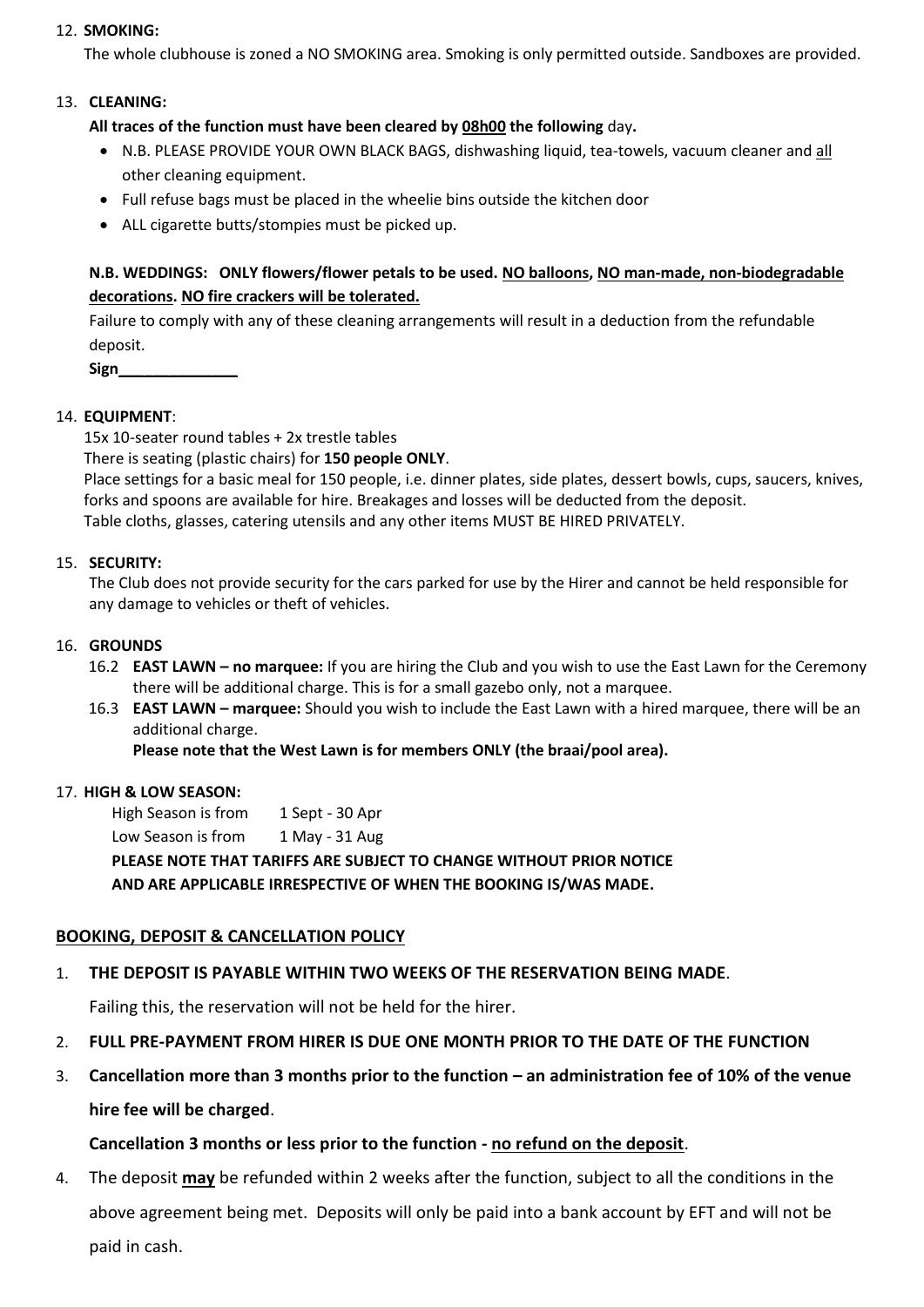# **PAYMENTS**

Payment can be made by direct deposit into the club's bank account, by Snapscan or with cash. Zeekoe Vlei Yacht Club | Standard Bank | Grassy Park | Branch Code: 051001 | Acc No.: 071 837 892 Send the completed, signed agreement with the proof of payment to **manager@zvyc.co.za**  Please use the following as a payment reference: **HH \* Date of Function \* Hirer's Name**

**The Hirer is responsible for payment of any additional Hire Fees should the fee change between the booking date and the date of the function.**

**Please ensure that the event coordinator and caterer understand and accept the above terms and conditions. The premises must be left in the state that you received it in - clean (floors, dishes, stove & tiles washed), garbage taken out, tables & chairs (stacked) put back as they were.** 

I ………………….…………………….……..………………., the **Hirer**, hereby confirm that I have read, understood and agreed to the aforementioned terms and conditions of hire.

**Signature: Date:**

I ………………….…………………….………….…………., the **Event Coordinator**, hereby confirm that I have read, understood and agreed to the aforementioned terms and conditions of hire.

| Signature: | Date: |
|------------|-------|
|            |       |

I ………………………………………………………………., the **Caterer**, hereby confirm that I have read, understood and agree to the aforementioned terms and conditions of hire.

| Signature: | Date: |
|------------|-------|
|------------|-------|

DETAILS OF **HIRER'S** BANK ACCOUNT FOR REFUND OF DEPOSIT:

| <b>Account Name:</b>   | <b>Bank:</b>        |
|------------------------|---------------------|
|                        |                     |
| <b>Branch:</b>         | <b>Branch Code:</b> |
|                        |                     |
| <b>Account Number:</b> |                     |